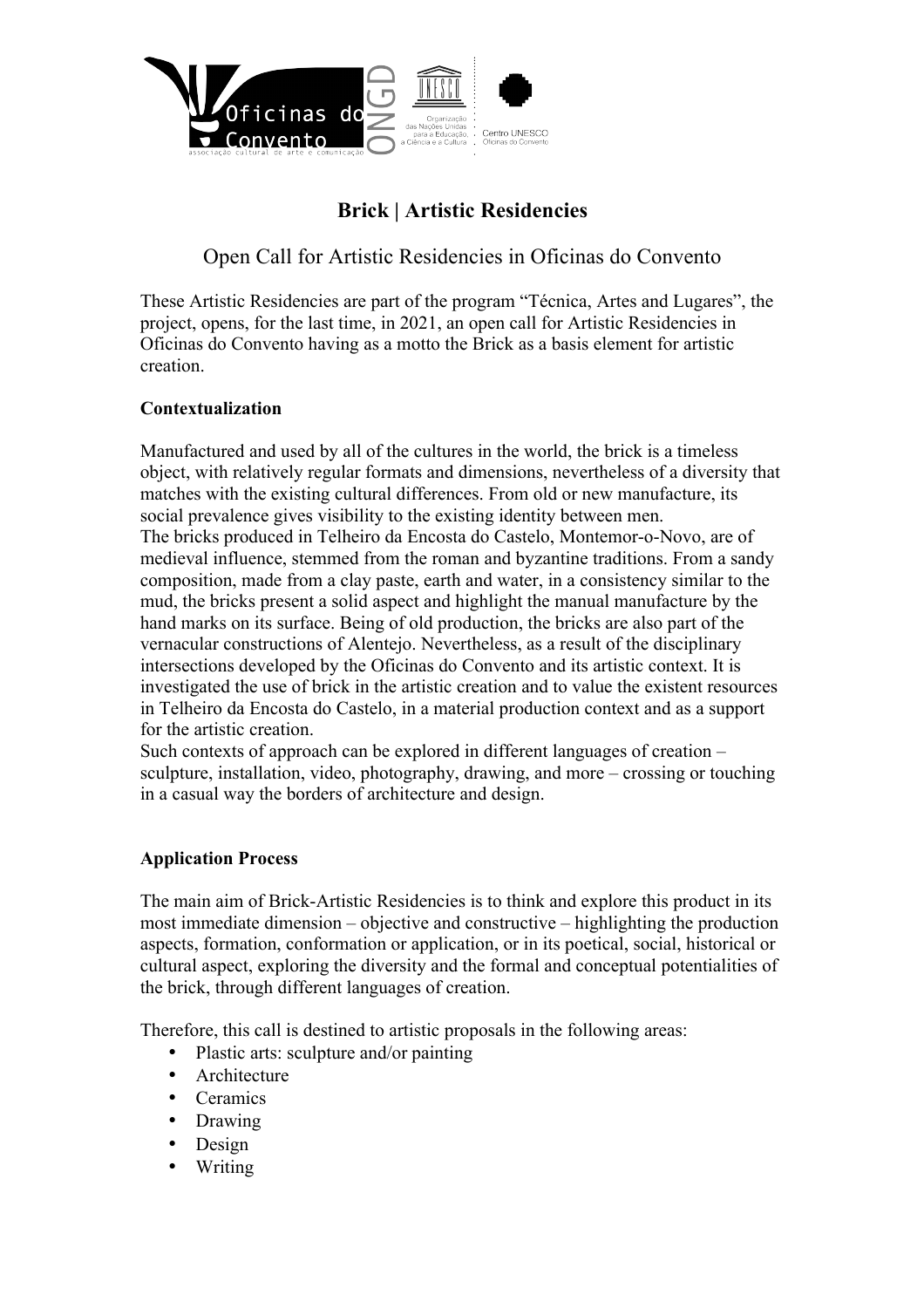- Photography
- Installation
- Video

The proposals must be original and creatively to explore the brick theme in the most different ways. It will be given priority to proposals with ephemeral nature, procedural or of collaborative nature which determine, in this last case, possible practical questions of the city.

The proposals for architecture and design must investigate new products and nor new applications for brick, traditional or CEB brick (BTC) in Architecture and/or in Design. It will be valued proposals that can create new products produced in Oficinas da Cerâmica e da Terra, able to answer specific problems and also of groundbreaking and creative nature.

The proposals will be evaluated by a jury formed by 3 elements.

The chosen candidate will receive a 500 euros scholarship (with taxes already included) upon presenting an official invoice (recibo verde) or an equivalent document. During the period of the residency, the candidate can also benefit from a maximum credit of 200 euros for production materials. The material surplus and the acquired equipment will belong to the OC, at the end of the residency.

The OC offers accomodation and lunch on the workdays during the Residency period. The accommodation will have the necessary conditions for the elaboration of the remaining meals.

At the end of the Residency, the works will be publicly presented or in an exhibited in Montemor-o-Novo on same year or the following year of the residency. The developed works will be owned by the authors, that must give, right away, the right to use any images of the process or results to Oficinas do Convento.

### **Oficinas do Convento**

Oficinas do Convento is a non-profit Cultural Organization of Art and Communication, with its headquarters in Montemor-o-Novo, Alentejo. It's a nongovernamental Organizationfor the Development since 2009 and a UNESCO Center since 2010.

Since its foundation in 1996, it has developed countless projects focused on the Visual and Performative Arts. Heritage, Architecture, community work, ecology, conferences, training activities in different areas, artistic residencies, intervention areas, visual arts, sound and image, digital fabrication, artistic ceramics and works on the sustainable architecture domain.

### **Spaces and Services**